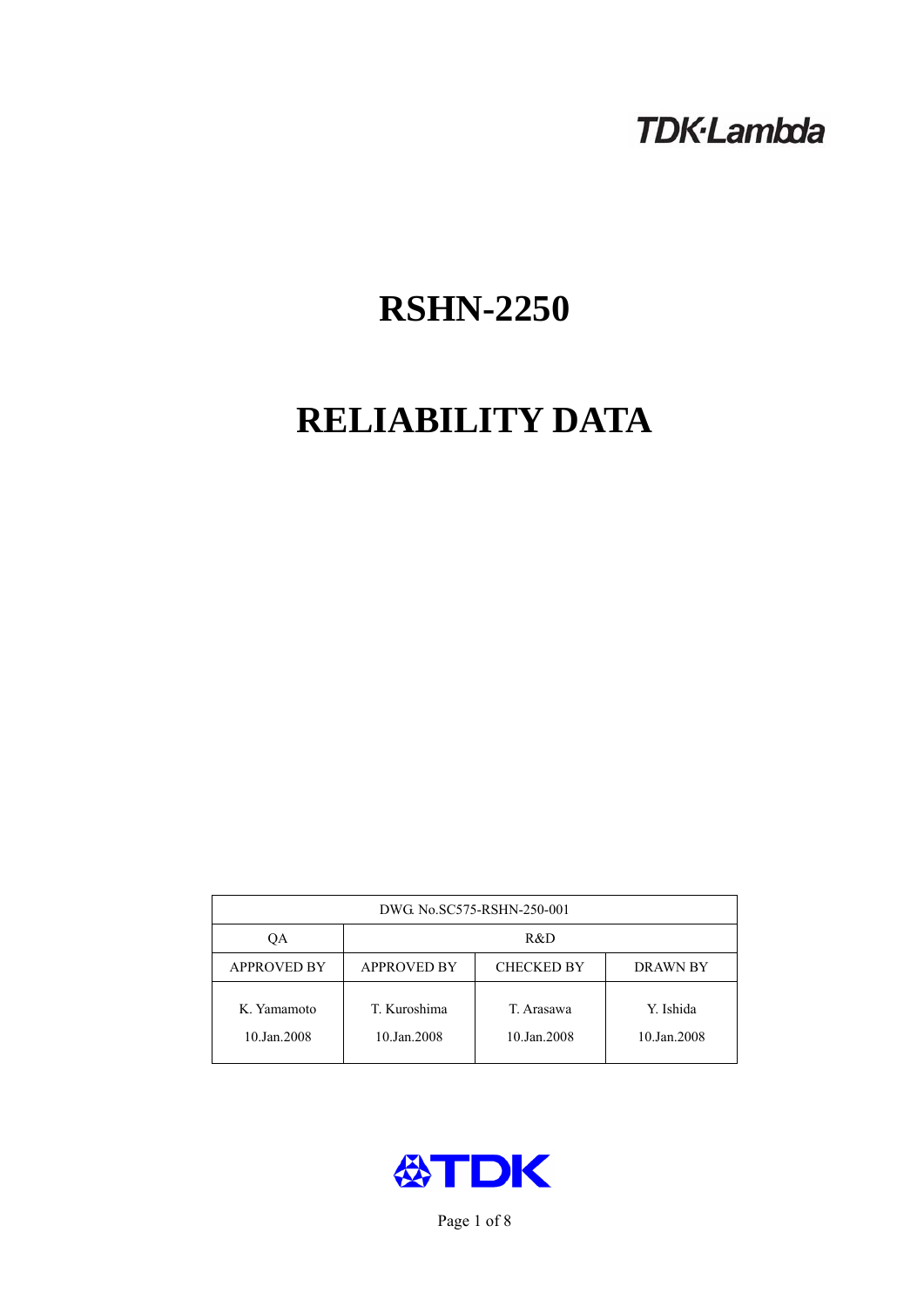# **RSHN-2250**

# **I N D E X**

|                                     | Page   |
|-------------------------------------|--------|
| 1. Calculated Values of MTBF        | Page-3 |
| 2. Vibration Test                   | Page-4 |
| 3. Heat Cycle Test                  | Page-5 |
| 4. Humidity Test                    | Page-6 |
| 5. High Temperature Resistance Test | Page-7 |
| 6. Low Temperature Storage Test     | Page-8 |

The following data are typical values. As all units have nearly the same characteristics, the data to be considered as ability values.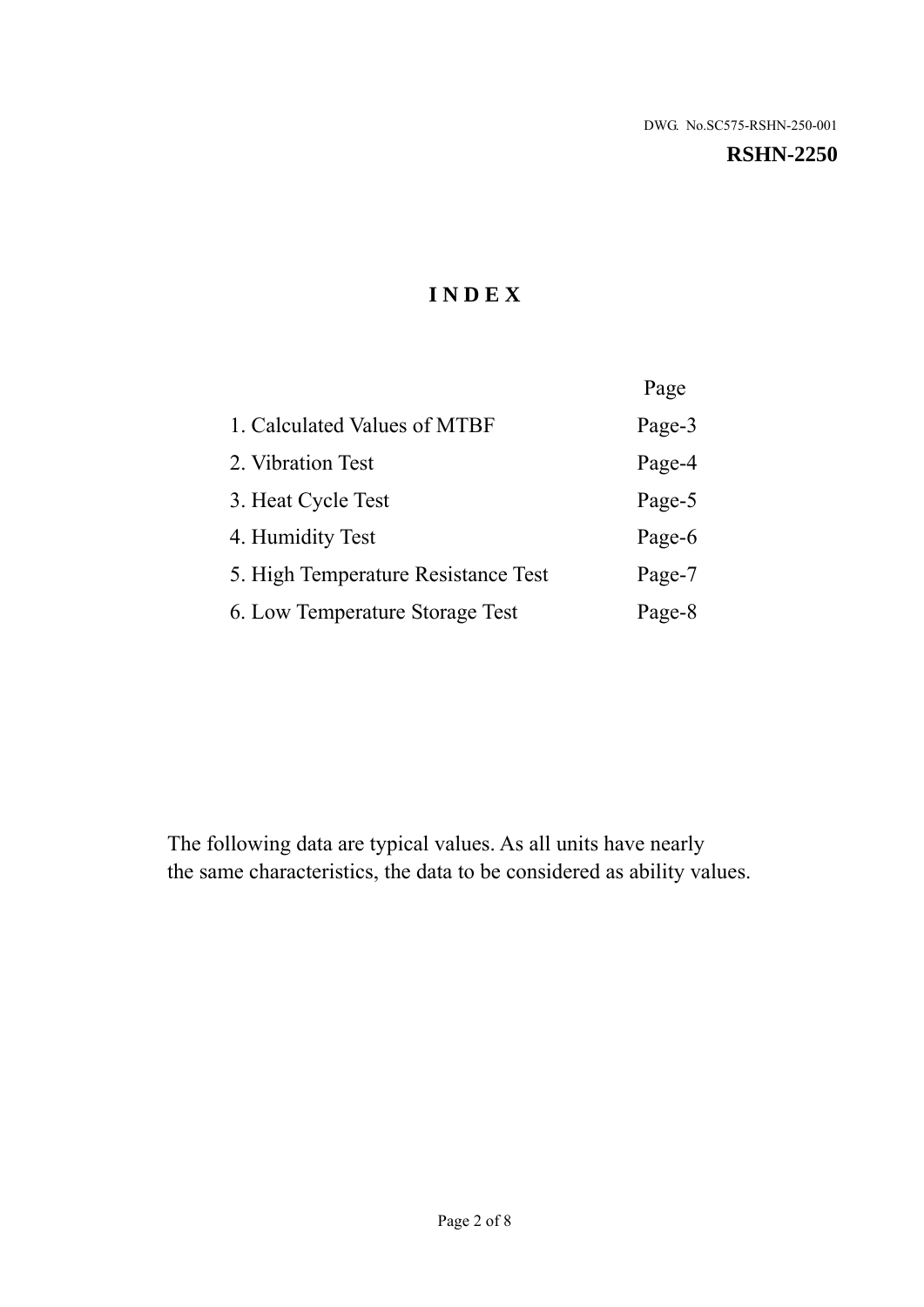#### **RSHN-2250**

1. Calculated values of MTBF

MODEL : RSHN-2250

(1) Calculating Method

 Calculated based on parts stress reliability projection of MIL-HDBK-217F NOTICE2.

Individual failure rates  $\lambda$  G is given to each part and MTBF is calculated by the count of each part.

$$
MTBF = \frac{1}{\lambda_{\text{equip}}} = \frac{1}{\sum_{i=1}^{n} N_i (\lambda_G \pi_Q)_i} \times 10^6 \text{ (hours)}
$$

| : Total equipment failure rate (Failure / $10^6$ Hours)                   |
|---------------------------------------------------------------------------|
| : Generic failure rate for the $\hbar$ generic part                       |
| (Failure/ $10^6$ Hours)                                                   |
| : Quantity of <i>i</i> th generic part                                    |
| : Number of different generic part categories                             |
| : Generic quality factor for the <i>i</i> th generic part ( $\pi Q = 1$ ) |
|                                                                           |

- (2) MTBF Values
	- GF : Ground, Fixed

 $MTBF = 3,790,176$  (Hours)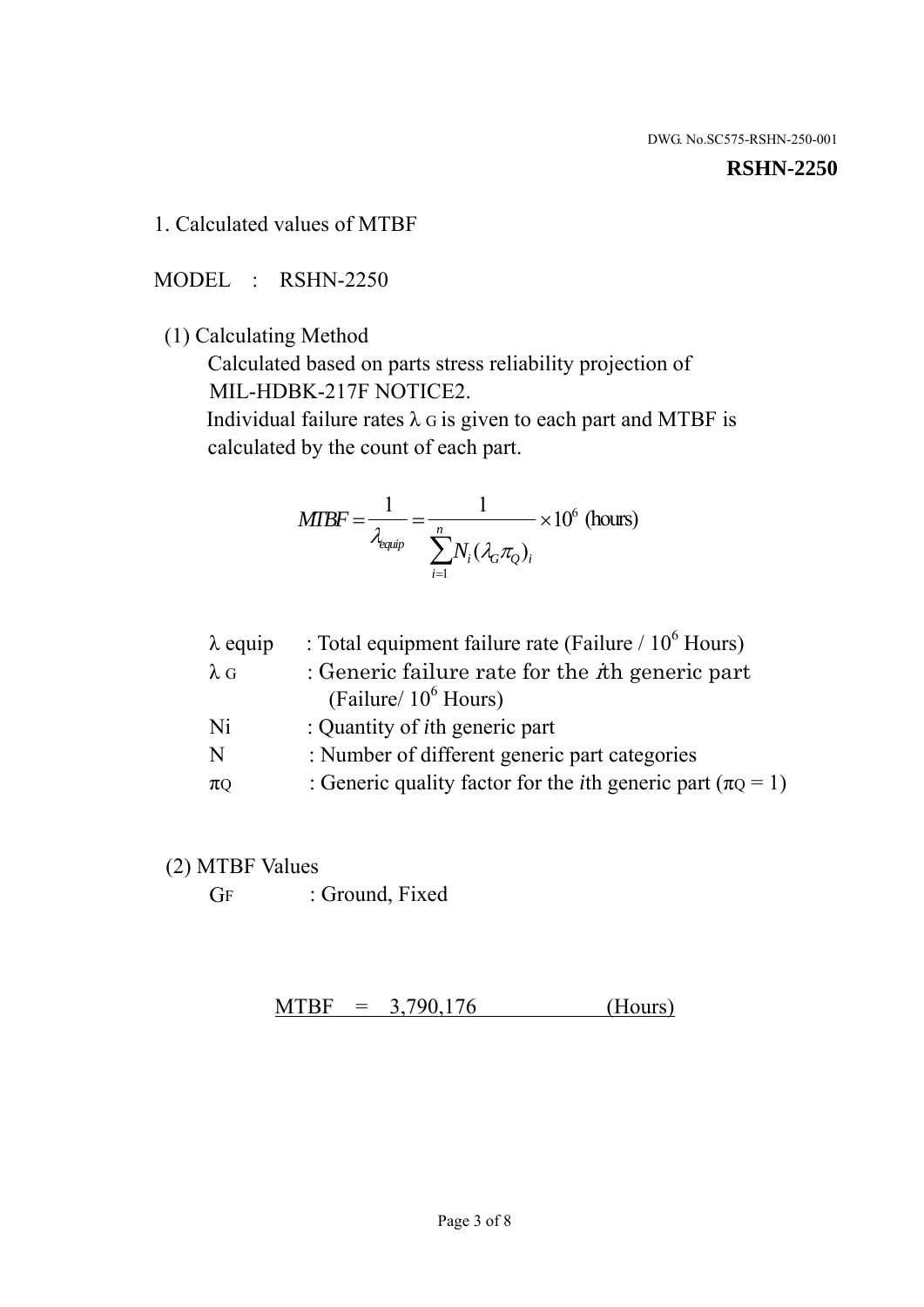#### **RSHN-2250**

2. Vibration Test

# MODEL : RSHN-2250 (Representation Product : RTHN-5150)

- (1) Vibration Test Class Frequency Variable Endurance Test
- (2) Equipment Used Controller VS-1000-6, Vibrator 905-FN ( IMV CORP.)
- (3) The Number of D.U.T. (Device Under Test) 2 units
- (4) Test Condition
	- · Frequency : 10~55Hz
	- · Amplitude : 0.7mm, Sweep for 1 min.
	- · Dimension and times : X, Y and Z directions for 0.5 hours each.

# (5) Test Method

Fix the D.U.T. on the fitting-stage

# (6) Test Results

PASS

#### Typical Sample Data

| Check item                         | Spec.                           |                   | <b>Before Test</b>  | After Test          |
|------------------------------------|---------------------------------|-------------------|---------------------|---------------------|
|                                    | Differential Mode: 25dBmin.     | $0.2$ MHz         | 75.15               | 75.10               |
|                                    |                                 | 30 MHz            | 56.05               | 56.05               |
| Attenuation (dB)                   | Common Mode: 25dBmin.           | $0.1$ MHz         | 32.80               | 32.80               |
|                                    |                                 | 10 MHz            | 38.70               | 38.20               |
| Leakage Current (mA)               | 5mA max.(500V, 60Hz)            | Line1             | 2.68                | 2.67                |
|                                    |                                 | Line <sub>2</sub> | 2.68                | 2.67                |
|                                    |                                 | Line3             | 2.69                | 2.68                |
| DC Resistance $(m\Omega)$          | 6m $\Omega$ max.                |                   | 2.54                | 2.54                |
| <b>Test Voltage</b>                | $L-L: 2192Vdc$ 60s.             |                   | OK                  | OK                  |
|                                    | $L-E$ : 2500Vac 60s.            |                   |                     |                     |
| Isolation Resistance ( $M\Omega$ ) | $100M \Omega$ min. (500Vdc 60s) |                   | $1.0 \times 10^{7}$ | $1.0 \times 10^{7}$ |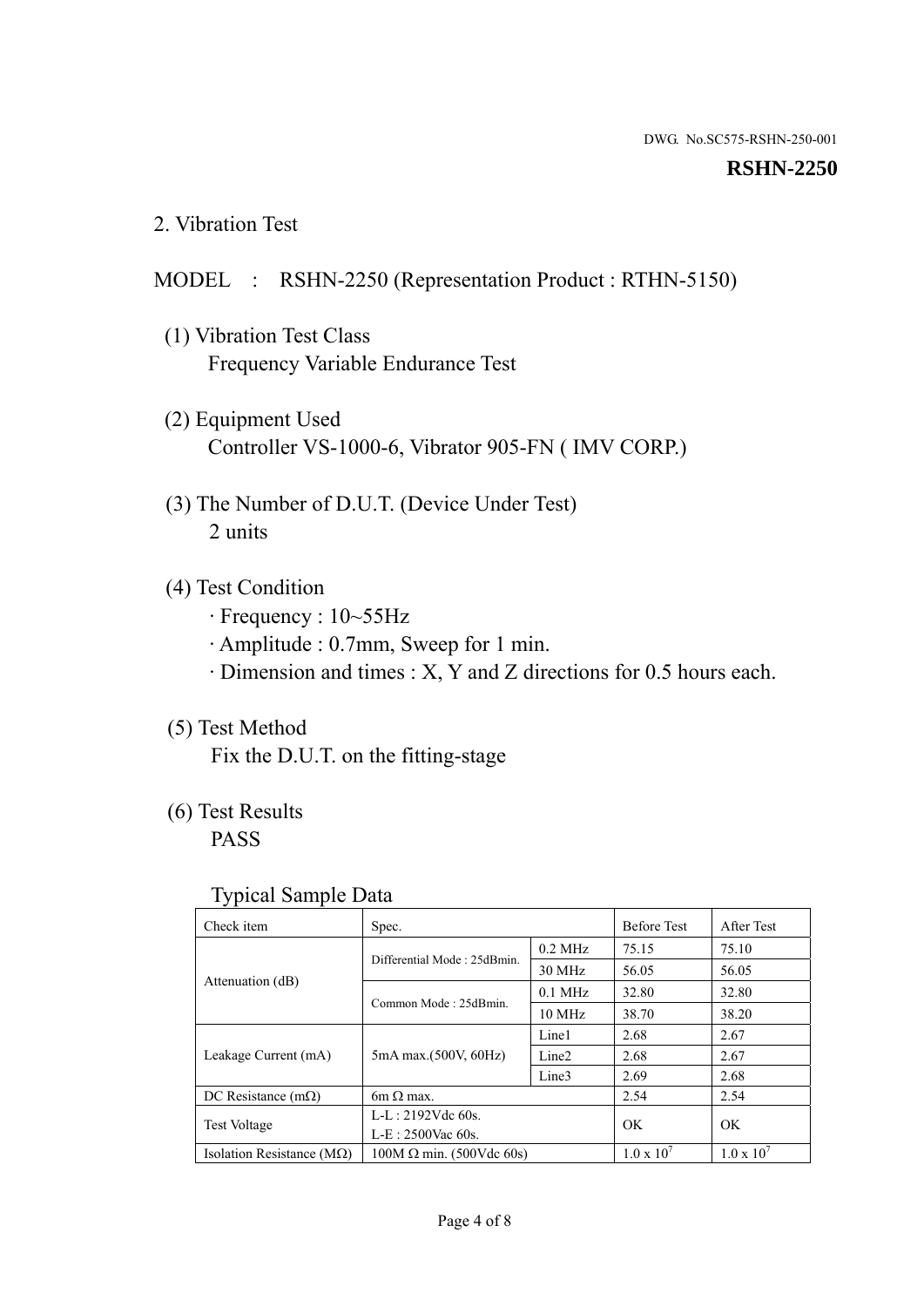1 cycle

30min.

3min.

30min.

3. Heat Cycle Test

# MODEL : RSHN-2250 (Representation Product : RTHN-5150)

- (1) Equipment Used TEMPERATURE CHAMBER TSA-71H-W (ESPEC CORP.)
- (2) The Number of D.U.T. (Device Under Test) 2 units
- (3) Test Conditions
	- · Ambient Temperature : -25~+85°C · Test Cycles : 100cycles
- (4) Test Method

 Before the test check if there is no abnormal characteristics and put the D.U.T. in the testing chamber. Then test it in the above cycles, After the test is completed leave it for 1 hour at room temperature and check it if there is no abnormal each characteristics.

+85°C

 $-25^{\circ}$ C

(5) Test Results

PASS

| <b>Typical Sample Data</b> |  |
|----------------------------|--|
|                            |  |

| Check item                         | Spec.                           |                   | <b>Before Test</b>  | After Test          |
|------------------------------------|---------------------------------|-------------------|---------------------|---------------------|
|                                    | Differential Mode: 25dBmin.     | $0.2$ MHz         | 68.95               | 73.65               |
|                                    |                                 | $30$ MHz          | 57.70               | 54.75               |
| Attenuation (dB)                   | Common Mode: 25dBmin.           | $0.1$ MHz         | 33.50               | 31.50               |
|                                    |                                 | $10$ MHz          | 40.25               | 40.40               |
| Leakage Current (mA)               | 5mA max.(500V, 60Hz)            | Line1             | 2.69                | 2.63                |
|                                    |                                 | Line <sub>2</sub> | 2.67                | 2.65                |
|                                    |                                 | Line3             | 2.67                | 2.65                |
| DC Resistance $(m\Omega)$          | 6m $\Omega$ max.                |                   | 2.47                | 2.44                |
| Test Voltage                       | $L-L: 2192Vdc$ 60s.             |                   | OK                  | OK                  |
|                                    | $L-E$ : 2500Vac 60s.            |                   |                     |                     |
| Isolation Resistance ( $M\Omega$ ) | $100M \Omega$ min. (500Vdc 60s) |                   | $1.0 \times 10^{7}$ | $1.0 \times 10^{7}$ |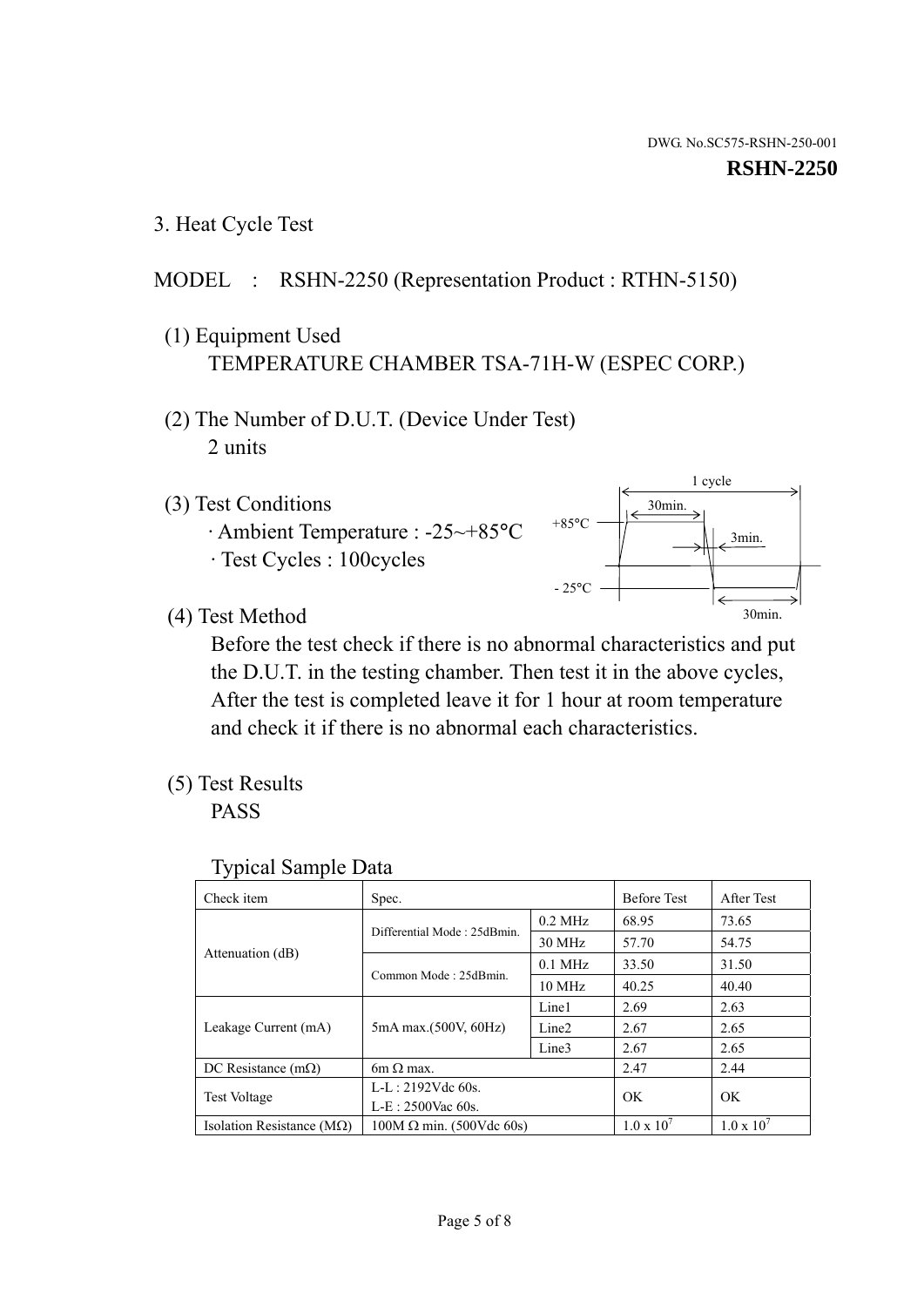4. Humidity Test

# MODEL : RSHN-2250 (Representation Product : RTHN-5150)

- (1) Equipment Used TEMP. & HUMID. CHAMBER PR-4KT (ESPEC CORP.)
- (2) The Number of D.U.T. (Device Under Test) 2 units

### (3) Test Conditions

- · Ambient Temperature : +40°C
- · Test Time : 500 hours
- · Ambient Humidity : 90~95% RH No Dewdrop

# (4) Test Method

 Before the test check if there is no abnormal characteristics and put the D.U.T. in the testing chamber. Then test it in the above conditions. After the test is completed leave it for 1 hour at room temperature and check it if there is no abnormal each characteristics.

# (5) Test Results

PASS

| ັ່<br>Check item                   | Spec.                       |                   | <b>Before Test</b>  | After Test          |
|------------------------------------|-----------------------------|-------------------|---------------------|---------------------|
|                                    | Differential Mode: 25dBmin. | $0.2$ MHz         | 71.45               | 74.75               |
|                                    |                             | 30 MHz            | 54.85               | 49.00               |
| Attenuation (dB)                   | Common Mode: 25dBmin.       | $0.1$ MHz         | 33.40               | 33.50               |
|                                    |                             | $10 \text{ MHz}$  | 39.15               | 39.90               |
| Leakage Current (mA)               | 5mA max.(500V, 60Hz)        | Line1             | 2.71                | 2.66                |
|                                    |                             | Line <sub>2</sub> | 2.70                | 2.66                |
|                                    |                             | Line3             | 2.69                | 2.66                |
| DC Resistance $(m\Omega)$          | $6m \Omega$ max.            |                   | 2.51                | 2.44                |
| Test Voltage                       | $L-L: 2192Vdc$ 60s.         |                   | OK                  | OK.                 |
|                                    | $L-E: 2500$ Vac 60s.        |                   |                     |                     |
| Isolation Resistance ( $M\Omega$ ) | $100M$ Ω min. (500Vdc 60s)  |                   | $1.0 \times 10^{7}$ | $1.0 \times 10^{7}$ |

#### Typical Sample Data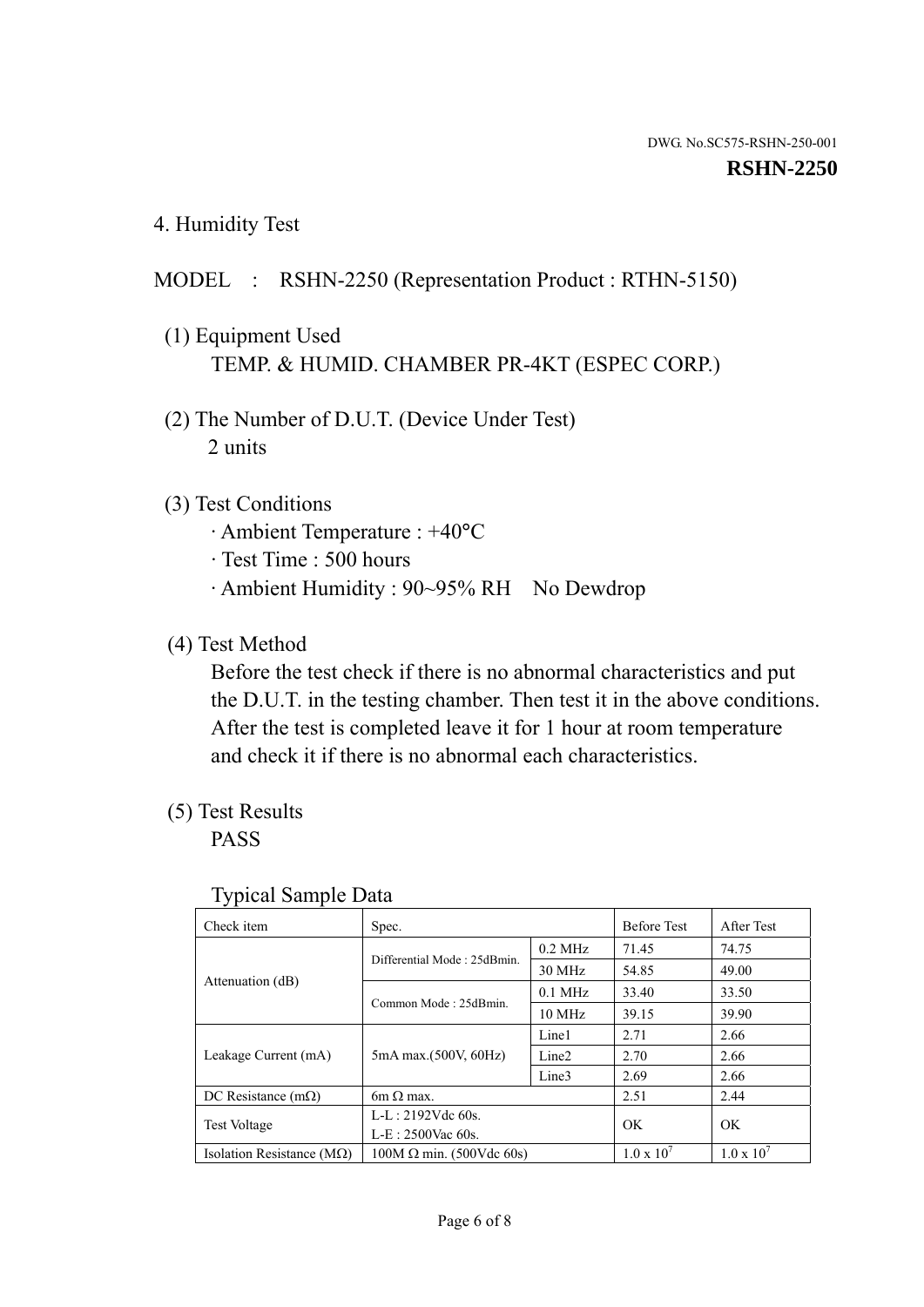5. High Temperature Resistance Test

### MODEL : RSHN-2250 (Representation Product : RTHN-5300)

- (1) Equipment Used TEMPERATURE CHAMBER PHH-300 ( ESPEC CORP.)
- (2) The Number of D.U.T. (Device Under Test) 2 units
- (3) Test Conditions
	- · Ambient Temperature : +50°C
	- · Test Time : 500 hours
	- · Operating : DC 300A
- (4) Test Method

 Before the test check if there is no abnormal characteristics and put the D.U.T. in the testing chamber. Then test it in the above conditions. After the test is completed leave it for 1 hour at room temperature and check it if there is no abnormal each characteristics.

(5) Test Results

PASS

| . .                                |                                 |                   |                     |                     |
|------------------------------------|---------------------------------|-------------------|---------------------|---------------------|
| Check item                         | Spec.                           |                   | <b>Before Test</b>  | After Test          |
|                                    | Differential Mode: 25dBmin.     | $0.2$ MHz         | 75.80               | 78.15               |
|                                    |                                 | 30 MHz            | 34.25               | 38.60               |
| Attenuation (dB)                   | Common Mode: 25dBmin.           | $0.5$ MHz         | 34.15               | 34.40               |
|                                    |                                 | 6 MHz             | 38.60               | 29.55               |
| Leakage Current (mA)               | 5mA max.(500V, 60Hz)            | Line1             | 2.72                | 2.65                |
|                                    |                                 | Line <sub>2</sub> | 2.72                | 2.66                |
|                                    |                                 | Line3             | 2.72                | 2.66                |
| DC Resistance $(m\Omega)$          | $2m \Omega$ max.                |                   | 1.02                | 0.99                |
| <b>Test Voltage</b>                | $L-L: 2192Vdc$ 60s.             |                   | OK.                 | OK.                 |
|                                    | $L-E: 2500$ Vac 60s.            |                   |                     |                     |
| Isolation Resistance ( $M\Omega$ ) | $100M \Omega$ min. (500Vdc 60s) |                   | $1.0 \times 10^{7}$ | $1.0 \times 10^{7}$ |

#### Typical Sample Data